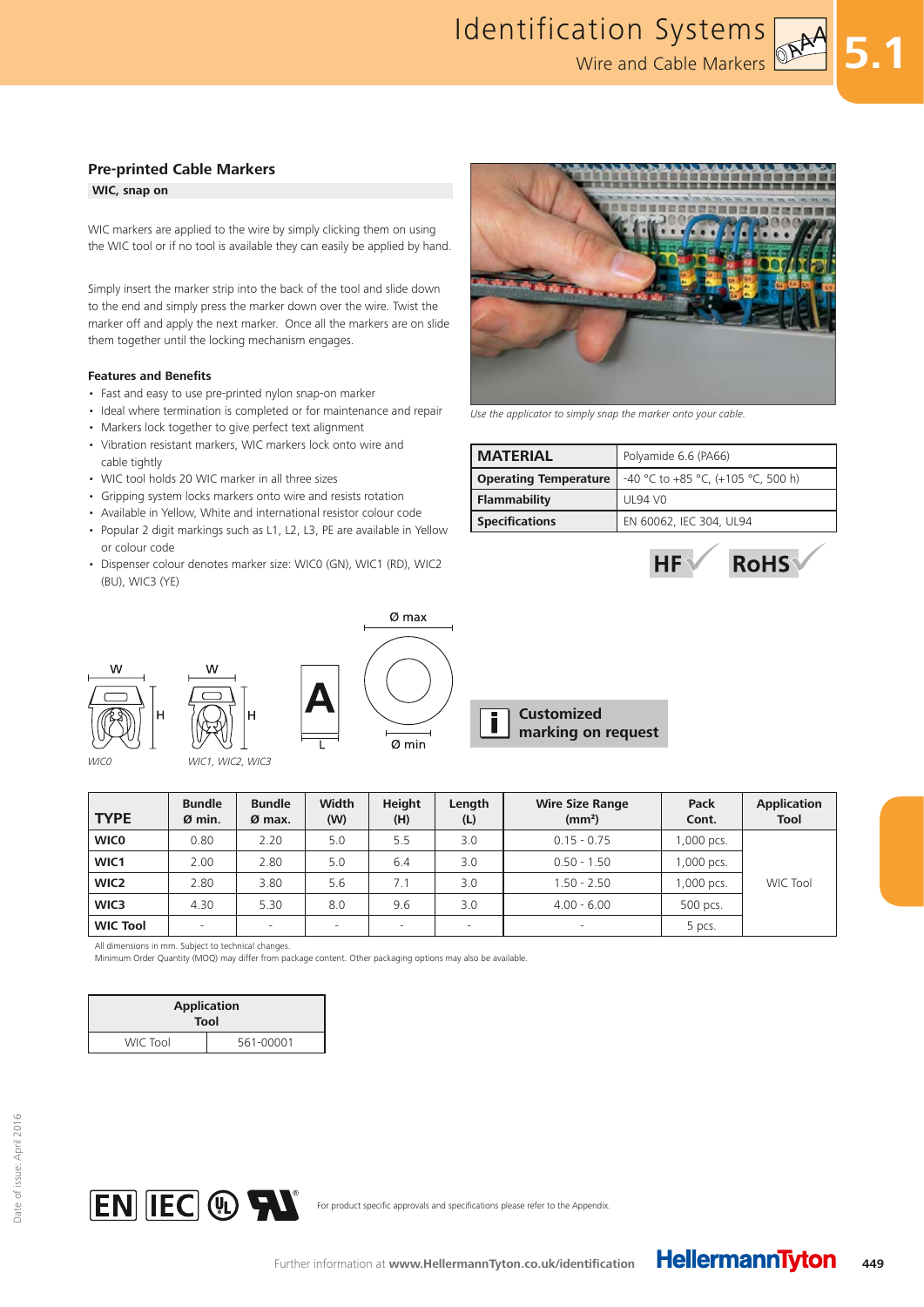**WIC, snap on**

| <b>TYPE</b><br>Article-No.<br>$\overline{\mathsf{A}}$<br>WICO-A<br>561-00014<br>$\vert \mathbf{B} \vert$<br>561-00024<br>WICO-B<br>$\mathsf{C}$<br>561-00034<br>WIC0-C<br>D<br>561-00044<br>WICO-D<br>E<br>561-00054<br><b>WICO-E</b><br> F <br>WICO-F<br>561-00064<br>G<br>561-00074<br>WIC0-G<br>н<br>WICO-H<br>561-00084<br>$\vert \vert$<br>WICO-I<br>561-00094<br>$\vert \mathbf{J} \vert$<br>561-00104<br>WICO-J<br>$\vert K \vert$<br>WICO-K<br>561-00114<br>$\overline{\mathsf{L}}$<br>561-00124<br>WICO-L<br>$\mathsf{M}$<br>WIC0-M<br>561-00134<br>$\overline{\mathsf{N}}$<br>WICO-N<br>561-00144<br> 0 <br>561-00154<br>WICO-O<br>$\overline{\mathsf{P}}$<br>WICO-P<br>561-00164<br>$ {\bf Q} $<br>561-00174<br>WICO-Q<br>R<br>WICO-R<br>561-00184<br>$ \mathsf{s} $<br>WICO-S<br>561-00194<br>T<br>WICO-T<br>561-00204<br>U<br>WICO-U<br>561-00214<br>V<br>WICO-V<br>561-00224<br>$\overline{\mathsf{w}}$<br>561-00234<br>WICO-W<br>$\vert \mathsf{x} \vert$<br>561-00244<br>WICO-X<br>Y<br>WIC0-Y<br>561-00254<br> Z <br>WICO-Z<br>561-00264 | <b>WICO</b> |  |  |  |  |  |
|-----------------------------------------------------------------------------------------------------------------------------------------------------------------------------------------------------------------------------------------------------------------------------------------------------------------------------------------------------------------------------------------------------------------------------------------------------------------------------------------------------------------------------------------------------------------------------------------------------------------------------------------------------------------------------------------------------------------------------------------------------------------------------------------------------------------------------------------------------------------------------------------------------------------------------------------------------------------------------------------------------------------------------------------------------------|-------------|--|--|--|--|--|
|                                                                                                                                                                                                                                                                                                                                                                                                                                                                                                                                                                                                                                                                                                                                                                                                                                                                                                                                                                                                                                                           |             |  |  |  |  |  |
|                                                                                                                                                                                                                                                                                                                                                                                                                                                                                                                                                                                                                                                                                                                                                                                                                                                                                                                                                                                                                                                           |             |  |  |  |  |  |
|                                                                                                                                                                                                                                                                                                                                                                                                                                                                                                                                                                                                                                                                                                                                                                                                                                                                                                                                                                                                                                                           |             |  |  |  |  |  |
|                                                                                                                                                                                                                                                                                                                                                                                                                                                                                                                                                                                                                                                                                                                                                                                                                                                                                                                                                                                                                                                           |             |  |  |  |  |  |
|                                                                                                                                                                                                                                                                                                                                                                                                                                                                                                                                                                                                                                                                                                                                                                                                                                                                                                                                                                                                                                                           |             |  |  |  |  |  |
|                                                                                                                                                                                                                                                                                                                                                                                                                                                                                                                                                                                                                                                                                                                                                                                                                                                                                                                                                                                                                                                           |             |  |  |  |  |  |
|                                                                                                                                                                                                                                                                                                                                                                                                                                                                                                                                                                                                                                                                                                                                                                                                                                                                                                                                                                                                                                                           |             |  |  |  |  |  |
|                                                                                                                                                                                                                                                                                                                                                                                                                                                                                                                                                                                                                                                                                                                                                                                                                                                                                                                                                                                                                                                           |             |  |  |  |  |  |
|                                                                                                                                                                                                                                                                                                                                                                                                                                                                                                                                                                                                                                                                                                                                                                                                                                                                                                                                                                                                                                                           |             |  |  |  |  |  |
|                                                                                                                                                                                                                                                                                                                                                                                                                                                                                                                                                                                                                                                                                                                                                                                                                                                                                                                                                                                                                                                           |             |  |  |  |  |  |
|                                                                                                                                                                                                                                                                                                                                                                                                                                                                                                                                                                                                                                                                                                                                                                                                                                                                                                                                                                                                                                                           |             |  |  |  |  |  |
|                                                                                                                                                                                                                                                                                                                                                                                                                                                                                                                                                                                                                                                                                                                                                                                                                                                                                                                                                                                                                                                           |             |  |  |  |  |  |
|                                                                                                                                                                                                                                                                                                                                                                                                                                                                                                                                                                                                                                                                                                                                                                                                                                                                                                                                                                                                                                                           |             |  |  |  |  |  |
|                                                                                                                                                                                                                                                                                                                                                                                                                                                                                                                                                                                                                                                                                                                                                                                                                                                                                                                                                                                                                                                           |             |  |  |  |  |  |
|                                                                                                                                                                                                                                                                                                                                                                                                                                                                                                                                                                                                                                                                                                                                                                                                                                                                                                                                                                                                                                                           |             |  |  |  |  |  |
|                                                                                                                                                                                                                                                                                                                                                                                                                                                                                                                                                                                                                                                                                                                                                                                                                                                                                                                                                                                                                                                           |             |  |  |  |  |  |
|                                                                                                                                                                                                                                                                                                                                                                                                                                                                                                                                                                                                                                                                                                                                                                                                                                                                                                                                                                                                                                                           |             |  |  |  |  |  |
|                                                                                                                                                                                                                                                                                                                                                                                                                                                                                                                                                                                                                                                                                                                                                                                                                                                                                                                                                                                                                                                           |             |  |  |  |  |  |
|                                                                                                                                                                                                                                                                                                                                                                                                                                                                                                                                                                                                                                                                                                                                                                                                                                                                                                                                                                                                                                                           |             |  |  |  |  |  |
|                                                                                                                                                                                                                                                                                                                                                                                                                                                                                                                                                                                                                                                                                                                                                                                                                                                                                                                                                                                                                                                           |             |  |  |  |  |  |
|                                                                                                                                                                                                                                                                                                                                                                                                                                                                                                                                                                                                                                                                                                                                                                                                                                                                                                                                                                                                                                                           |             |  |  |  |  |  |
|                                                                                                                                                                                                                                                                                                                                                                                                                                                                                                                                                                                                                                                                                                                                                                                                                                                                                                                                                                                                                                                           |             |  |  |  |  |  |
|                                                                                                                                                                                                                                                                                                                                                                                                                                                                                                                                                                                                                                                                                                                                                                                                                                                                                                                                                                                                                                                           |             |  |  |  |  |  |
|                                                                                                                                                                                                                                                                                                                                                                                                                                                                                                                                                                                                                                                                                                                                                                                                                                                                                                                                                                                                                                                           |             |  |  |  |  |  |
|                                                                                                                                                                                                                                                                                                                                                                                                                                                                                                                                                                                                                                                                                                                                                                                                                                                                                                                                                                                                                                                           |             |  |  |  |  |  |
|                                                                                                                                                                                                                                                                                                                                                                                                                                                                                                                                                                                                                                                                                                                                                                                                                                                                                                                                                                                                                                                           |             |  |  |  |  |  |
|                                                                                                                                                                                                                                                                                                                                                                                                                                                                                                                                                                                                                                                                                                                                                                                                                                                                                                                                                                                                                                                           |             |  |  |  |  |  |

| <b>WICO</b> |             |                                   | <b>WICO</b>                                 |             |                                                  | <b>WICO</b>                     |             |  |
|-------------|-------------|-----------------------------------|---------------------------------------------|-------------|--------------------------------------------------|---------------------------------|-------------|--|
| TYPE        | Article-No. |                                   | <b>TYPE</b>                                 | Article-No. |                                                  | <b>TYPE</b>                     | Article-No. |  |
| WICO-A      | 561-00014   | 0                                 | WICO-0                                      | 561-00604   | G H Y Z                                          | WICO-                           |             |  |
| WICO-B      | 561-00024   | $\vert$ 1 $\vert$                 | <b>WICO-1</b>                               | 561-00614   | $Q$ <sub><math>Q</math></sub> $J$<br>$K$ $X$ $L$ | G, H, Y, Z, O,<br>Q, J, K, X, L | 561-00003   |  |
| WICO-C      | 561-00034   | $\overline{2}$                    | <b>WICO-2</b>                               | 561-00624   | .   /   <del>--</del>   <del>↓</del>             |                                 |             |  |
| WICO-D      | 561-00044   | $\overline{\mathbf{3}}$           | WICO-3                                      | 561-00634   | $+$ $\sim$                                       | <b>WICO-SIGN</b>                | 561-00004   |  |
| WICO-E      | 561-00054   | $\vert 4 \vert$                   | WIC0-4                                      | 561-00644   | $\vert\blacksquare\vert\blacksquare$             |                                 |             |  |
| WICO-F      | 561-00064   | $\overline{\mathbf{5}}$           | <b>WICO-5</b>                               | 561-00654   | L1 L1 L2 L2<br>13 13 N N                         | WICO-<br>L1, L2, L3, N,         | 561-00303   |  |
| WICO-G      | 561-00074   | $\vert 6 \vert$                   | WICO-6                                      | 561-00664   | 빌빌                                               | ₹                               |             |  |
| WICO-H      | 561-00084   | $\overline{7}$                    | <b>WICO-7</b>                               | 561-00674   | $\boldsymbol{0}$                                 | WICO-0                          | 561-00600   |  |
| WICO-I      | 561-00094   | $\vert 8 \vert$                   | WICO-8                                      | 561-00684   | $\overline{\mathbf{1}}$                          | <b>WICO-1</b>                   | 561-00611   |  |
| WICO-J      | 561-00104   | 9                                 | <b>WIC0-9</b>                               | 561-00694   | $\overline{2}$                                   | <b>WICO-2</b>                   | 561-00622   |  |
| WICO-K      | 561-00114   | $ 0 $ $ 9 $                       | <b>WICO-0-9</b>                             | 561-00101   | $\overline{\mathbf{3}}$                          | <b>WICO-3</b>                   | 561-00633   |  |
| WICO-L      | 561-00124   | $\left  + \right $                | $WICO-+$                                    | 561-00704   | $\overline{\mathbf{4}}$                          | <b>WIC0-4</b>                   | 561-00644   |  |
| WICO-M      | 561-00134   | H                                 | WICO--                                      | 561-00714   |                                                  |                                 |             |  |
| WICO-N      | 561-00144   | $\vert I \vert$                   | WICO-/                                      | 561-00724   | 5                                                | <b>WICO-5</b>                   | 561-00655   |  |
| WICO-O      | 561-00154   | ₽                                 | WICO- $\frac{1}{2}$                         | 561-00734   | $6\overline{6}$                                  | WICO-6                          | 561-00666   |  |
| WICO-P      | 561-00164   | ×                                 | WICO-.                                      | 561-00744   | $\overline{z}$                                   | <b>WICO-7</b>                   | 561-00677   |  |
| WICO-Q      | 561-00174   | 4                                 | WICO- $\varphi$                             | 561-00764   | $\overline{\mathbf{8}}$                          | WIC0-8                          | 561-00688   |  |
| WICO-R      | 561-00184   | 11                                | WICO-L1                                     | 561-00314   | 9                                                | <b>WIC0-9</b>                   | 561-00699   |  |
| WICO-S      | 561-00194   | 2                                 | WICO-L <sub>2</sub>                         | 561-00324   | $0$ 1 2 3                                        |                                 |             |  |
| WICO-T      | 561-00204   | $\overline{L3}$                   | WICO-L3                                     | 561-00334   | 456<br>789                                       | <b>WICO-0-9</b>                 | 561-00100   |  |
| WICO-U      | 561-00214   | PE                                | <b>WICO-PE</b>                              | 561-00344   | Ŧ                                                | $WICO+$                         | 561-00702   |  |
| WICO-V      | 561-00224   | $\sim$                            | WIC0-AC                                     | 561-10000   | $\overline{\phantom{a}}$                         | WICO--                          | 561-00716   |  |
| WICO-W      | 561-00234   |                                   |                                             |             |                                                  |                                 |             |  |
| WICO-X      | 561-00244   | $\blacksquare$                    | WICO-DC                                     | 561-10004   | $\frac{1}{\pi}$                                  | WICO- $\pm$                     | 561-00735   |  |
| WICO-Y      | 561-00254   | A E L N<br>$R$ $S$ $T$            | WICO-<br>A, E, L, N,                        | 561-00994   | ₽                                                | WIC0- $\frac{1}{2}$             | 561-00739   |  |
| WICO-Z      | 561-00264   |                                   | $R, S, T, +, \neg, \exists$                 |             | $\frac{4}{7}$                                    | WICO- $\varphi$                 | 561-00769   |  |
|             |             | <b>BCUV</b><br>$W$ $P$ $D$<br>FIM | WICO-<br><b>B,C,U,V,W,</b><br>P, D, F, I, M | 561-00005   |                                                  |                                 |             |  |

|                                                       | <b>WICO</b>                              |             |  |  |  |  |  |
|-------------------------------------------------------|------------------------------------------|-------------|--|--|--|--|--|
|                                                       | <b>TYPE</b>                              | Article-No. |  |  |  |  |  |
| G H Y Z<br> 0 <br>J<br>KXL                            | WICO-<br>G, H, Y, Z, O,<br>Q, J, K, X, L | 561-00003   |  |  |  |  |  |
|                                                       | WICO-SIGN                                | 561-00004   |  |  |  |  |  |
| L2<br>$\overline{\mathbf{3}}$<br><b>N</b><br><b>N</b> | WICO-<br>L1, L2, L3, N,<br>₹             | 561-00303   |  |  |  |  |  |
| $\bf{0}$                                              | WIC0-0                                   | 561-00600   |  |  |  |  |  |
| $\mathbf{1}$                                          | WICO-1                                   | 561-00611   |  |  |  |  |  |
| $\overline{2}$                                        | <b>WICO-2</b>                            | 561-00622   |  |  |  |  |  |
| $\overline{\mathbf{3}}$                               | WICO-3                                   | 561-00633   |  |  |  |  |  |
| $\vert 4 \vert$                                       | $WICO-4$                                 | 561-00644   |  |  |  |  |  |
| 5                                                     | <b>WICO-5</b>                            | 561-00655   |  |  |  |  |  |
| $6\overline{6}$                                       | WICO-6                                   | 561-00666   |  |  |  |  |  |
| $\overline{z}$                                        | WIC0-7                                   | 561-00677   |  |  |  |  |  |
| $\bf{8}$                                              | WIC0-8                                   | 561-00688   |  |  |  |  |  |
| 9                                                     | <b>WIC0-9</b>                            | 561-00699   |  |  |  |  |  |
| $1\overline{2}$ $\overline{3}$<br> 0 <br>456<br>789   | <b>WICO-0-9</b>                          | 561-00100   |  |  |  |  |  |
| Ŧ,                                                    | <b>WIC0-+</b>                            | 561-00702   |  |  |  |  |  |
| ٦                                                     | WICO--                                   | 561-00716   |  |  |  |  |  |
| ≑                                                     | WIC0- ≟                                  | 561-00735   |  |  |  |  |  |
| ₽                                                     | WICO- $\pm$                              | 561-00739   |  |  |  |  |  |
| $\vert \sharp \vert$                                  | WICO- $\varphi$                          | 561-00769   |  |  |  |  |  |



For product specific approvals and specifications please refer to the Appendix.

**450**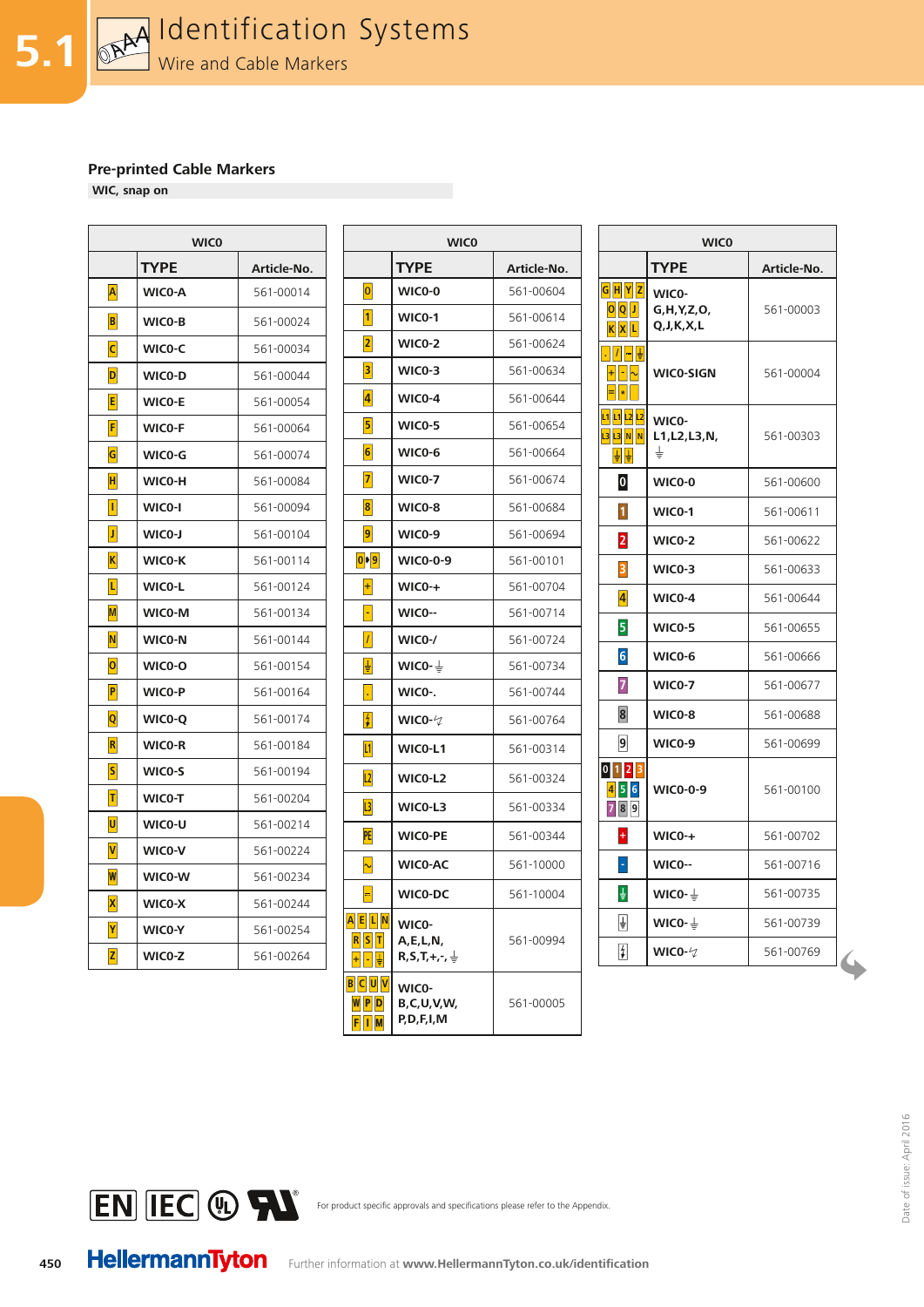**5.1**

#### **Pre-printed Cable Markers**

**WIC, snap on**

| <b>WICO</b>                            |                              |             |  |  |  |
|----------------------------------------|------------------------------|-------------|--|--|--|
|                                        | <b>TYPE</b>                  | Article-No. |  |  |  |
| $\mathbf{I}$                           | WICO-L1                      | 561-00310   |  |  |  |
| $\mathsf{L}1$                          | WICO-L1                      | 561-00311   |  |  |  |
| L2                                     | WICO-L2                      | 561-00320   |  |  |  |
| L2                                     | WICO-L2                      | 561-00322   |  |  |  |
| L2                                     | WICO-L2                      | 561-00325   |  |  |  |
| $\mathsf{L}3$                          | WICO-L3                      | 561-00332   |  |  |  |
| $\overline{L}$                         | WICO-L3                      | 561-00336   |  |  |  |
| L <sub>3</sub>                         | WICO-L3                      | 561-00338   |  |  |  |
| PE                                     | <b>WICO-PE</b>               | 561-00349   |  |  |  |
| N                                      | WICO-N                       | 561-00140   |  |  |  |
| $\overline{\mathsf{N}}$                | WICO-N                       | 561-00146   |  |  |  |
| N                                      | WICO-N                       | 561-00149   |  |  |  |
| L1 L1 L2 L2<br><b>L3 L3 N N</b><br>≑∥≑ | WICO-<br>L1, L2, L3, N,<br>± | 561-00300   |  |  |  |
| 11 11 12 12<br><b>L3 L3 N N</b><br>취취  | WICO-<br>L1, L2, L3, N,<br>₹ | 561-00301   |  |  |  |
| L1 L1 L2 L2<br><b>L3 L3 N</b> N<br>후 후 | WICO-<br>L1, L2, L3, N,<br>± | 561-00302   |  |  |  |
|                                        | <b>WICO-BLACK</b>            | 561-00750   |  |  |  |
|                                        | <b>WICO-BROWN</b>            | 561-00751   |  |  |  |
|                                        | <b>WICO-RED</b>              | 561-00752   |  |  |  |
|                                        | <b>WICO-ORANGE</b>           | 561-00753   |  |  |  |
|                                        | <b>WICO-YELLOW</b>           | 561-00754   |  |  |  |
|                                        | <b>WICO-GREEN</b>            | 561-00755   |  |  |  |
|                                        | <b>WICO-BLUE</b>             | 561-00756   |  |  |  |
|                                        | <b>WICO-VIOLET</b>           | 561-00757   |  |  |  |
|                                        | <b>WICO-GREY</b>             | 561-00758   |  |  |  |
|                                        | WICO-WHITE                   | 561-00759   |  |  |  |

| <b>WICO</b>                     |             |                          | WIC1        |             |                         | WIC1                                        |             |  |
|---------------------------------|-------------|--------------------------|-------------|-------------|-------------------------|---------------------------------------------|-------------|--|
| TYPE                            | Article-No. |                          | <b>TYPE</b> | Article-No. |                         | <b>TYPE</b>                                 | Article-No. |  |
| WICO-L1                         | 561-00310   | $\overline{\mathsf{A}}$  | WIC1-A      | 561-01014   | 0                       | <b>WIC1-0</b>                               | 561-01604   |  |
| WICO-L1                         | 561-00311   | $\vert \mathbf{B} \vert$ | WIC1-B      | 561-01024   | $\vert$ 1               | <b>WIC1-1</b>                               | 561-01614   |  |
| WICO-L2                         | 561-00320   | $\overline{c}$           | WIC1-C      | 561-01034   | $\overline{2}$          | <b>WIC1-2</b>                               | 561-01624   |  |
| WICO-L2                         | 561-00322   | D                        | WIC1-D      | 561-01044   | $\vert$ 3               | <b>WIC1-3</b>                               | 561-01634   |  |
| WICO-L2                         | 561-00325   | $\mathsf{E}$             | WIC1-E      | 561-01054   | $\overline{4}$          | <b>WIC1-4</b>                               | 561-01644   |  |
| WICO-L3                         | 561-00332   | F                        | WIC1-F      | 561-01064   | $\overline{\mathbf{5}}$ | <b>WIC1-5</b>                               | 561-01654   |  |
| WICO-L3                         | 561-00336   | $\overline{\mathsf{G}}$  | WIC1-G      | 561-01074   | $\boxed{6}$             | <b>WIC1-6</b>                               | 561-01664   |  |
| WICO-L3                         | 561-00338   | $\vert H \vert$          | WIC1-H      | 561-01084   | $\overline{7}$          | <b>WIC1-7</b>                               | 561-01674   |  |
| WICO-PE                         | 561-00349   | П                        | WIC1-I      | 561-01094   | $\boldsymbol{8}$        | <b>WIC1-8</b>                               | 561-01684   |  |
| WICO-N                          | 561-00140   | $\vert$ J $\vert$        | $WIC1-J$    | 561-01104   | $\overline{9}$          | <b>WIC1-9</b>                               | 561-01694   |  |
| WICO-N                          | 561-00146   | $\overline{\mathbf{K}}$  | WIC1-K      | 561-01114   | $ 0 $   $ 9 $           | <b>WIC1-0-9</b>                             | 561-01101   |  |
| WICO-N                          | 561-00149   | $\vert$ L $\vert$        | WIC1-L      | 561-01124   | $\left  + \right $      | $WIC1 - +$                                  | 561-01704   |  |
| WICO-                           |             | $\overline{\mathsf{M}}$  | WIC1-M      | 561-01134   | $\blacksquare$          | <b>WIC1--</b>                               | 561-01714   |  |
| L1, L2, L3, N,<br>÷             | 561-00300   | $\overline{\mathsf{N}}$  | WIC1-N      | 561-01144   | $\vert I \vert$         | $WIC1-$                                     | 561-01724   |  |
| WICO-                           |             | $\overline{\mathbf{o}}$  | WIC1-O      | 561-01154   | 빌                       | WIC1- $\frac{1}{2}$                         | 561-01734   |  |
| L1, L2, L3, N,<br>$\frac{1}{2}$ | 561-00301   | $\vert P \vert$          | WIC1-P      | 561-01164   | Ŀ,                      | <b>WIC1-.</b>                               | 561-01744   |  |
| WICO-                           |             | $\overline{\mathsf{Q}}$  | WIC1-Q      | 561-01174   | $\frac{4}{7}$           | WIC1- $\sqrt{2}$                            | 561-01764   |  |
| L1, L2, L3, N,                  | 561-00302   | R                        | WIC1-R      | 561-01184   | $\boxed{11}$            | WIC1-L1                                     | 561-01314   |  |
| ŧ                               |             | $\vert$ S $\vert$        | WIC1-S      | 561-01194   | L2                      | <b>WIC1-L2</b>                              | 561-01324   |  |
| <b>WICO-BLACK</b>               | 561-00750   | $\overline{\mathbf{I}}$  | WIC1-T      | 561-01204   | $\overline{L3}$         | WIC1-L3                                     | 561-01334   |  |
| <b>WICO-BROWN</b>               | 561-00751   | U                        | WIC1-U      | 561-01214   | PE                      | <b>WIC1-PE</b>                              | 561-01344   |  |
| <b>WICO-RED</b>                 | 561-00752   | $\overline{\mathsf{v}}$  | WIC1-V      | 561-01224   | $\sim$                  | <b>WIC1-AC</b>                              | 561-01000   |  |
| <b>WICO-ORANGE</b>              | 561-00753   | W                        | WIC1-W      | 561-01234   | H                       | WIC1-DC                                     | 561-01001   |  |
| <b>WICO-YELLOW</b>              | 561-00754   | $\overline{\mathbf{x}}$  | WIC1-X      | 561-01244   | A E L N                 | WIC1-                                       |             |  |
| <b>WICO-GREEN</b>               | 561-00755   | Y                        | WIC1-Y      | 561-01254   | $R$ $S$ $T$<br>$+  .  $ | A, E, L, N,<br>$R, S, T, +, -, \frac{1}{2}$ | 561-01994   |  |
| <b>WICO-BLUE</b>                | 561-00756   | $\vert z \vert$          | WIC1-Z      | 561-01264   | $ . $ / $ \frac{1}{2}$  |                                             |             |  |
| <b>MICO-MIOLET</b>              | 561-00757   |                          |             |             |                         |                                             |             |  |

| WIC1                      |                                                         |             |  |  |  |
|---------------------------|---------------------------------------------------------|-------------|--|--|--|
|                           | <b>TYPE</b>                                             | Article-No. |  |  |  |
| 0                         | <b>WIC1-0</b>                                           | 561-01604   |  |  |  |
| $\vert$ 1 $\vert$         | <b>WIC1-1</b>                                           | 561-01614   |  |  |  |
| 2                         | <b>WIC1-2</b>                                           | 561-01624   |  |  |  |
| 3                         | <b>WIC1-3</b>                                           | 561-01634   |  |  |  |
| $\vert 4 \vert$           | <b>WIC1-4</b>                                           | 561-01644   |  |  |  |
| 5                         | <b>WIC1-5</b>                                           | 561-01654   |  |  |  |
| 6                         | <b>WIC1-6</b>                                           | 561-01664   |  |  |  |
| 7                         | <b>WIC1-7</b>                                           | 561-01674   |  |  |  |
| $\vert 8 \vert$           | <b>WIC1-8</b>                                           | 561-01684   |  |  |  |
| 9                         | <b>WIC1-9</b>                                           | 561-01694   |  |  |  |
| $\boxed{0}$   $\boxed{9}$ | WIC1-0-9                                                | 561-01101   |  |  |  |
| $\left  + \right $        | <b>WIC1-+</b>                                           | 561-01704   |  |  |  |
| $\overline{\phantom{a}}$  | <b>WIC1--</b>                                           | 561-01714   |  |  |  |
| $\vert I \vert$           | $WIC1-$                                                 | 561-01724   |  |  |  |
| ₩                         | WIC1- $\frac{1}{2}$                                     | 561-01734   |  |  |  |
| $\left  \cdot \right $    | <b>WIC1-.</b>                                           | 561-01744   |  |  |  |
| $\frac{4}{7}$             | WIC1- $\varphi$                                         | 561-01764   |  |  |  |
| 11                        | <b>WIC1-L1</b>                                          | 561-01314   |  |  |  |
| L2                        | <b>WIC1-L2</b>                                          | 561-01324   |  |  |  |
| L3                        | WIC1-L3                                                 | 561-01334   |  |  |  |
| PE                        | <b>WIC1-PE</b>                                          | 561-01344   |  |  |  |
| ∼                         | <b>WIC1-AC</b>                                          | 561-01000   |  |  |  |
| ▬                         | WIC1-DC                                                 | 561-01001   |  |  |  |
| A E L N<br>$R$ $ S $<br>T | WIC1-<br>A, E, L, N,<br>$R, S, T, +, \neg, \frac{1}{2}$ | 561-01994   |  |  |  |
|                           | <b>WIC1-SIGN</b>                                        | 561-01004   |  |  |  |
|                           | WIC1-<br>L1, L2, L3, N,<br>₹                            | 561-01303   |  |  |  |



For product specific approvals and specifications please refer to the Appendix.

 $\overline{\phantom{a}}$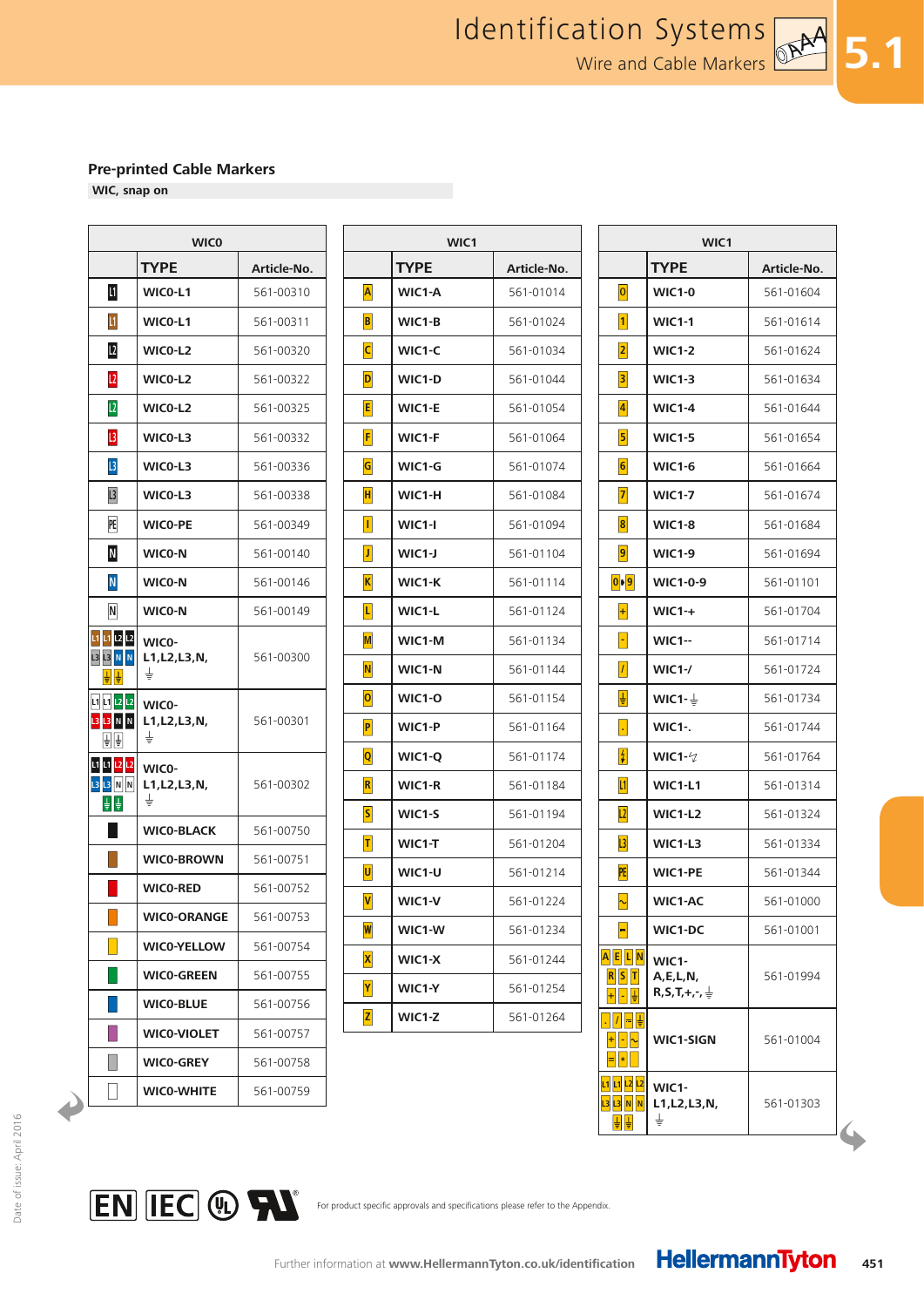**WIC, snap on**

|                                | WIC1            |             |  |  |  |  |  |
|--------------------------------|-----------------|-------------|--|--|--|--|--|
|                                | <b>TYPE</b>     | Article-No. |  |  |  |  |  |
| $\overline{\mathbf{0}}$        | <b>WIC1-0</b>   | 561-01600   |  |  |  |  |  |
| $\vert$ 1 $\vert$              | <b>WIC1-1</b>   | 561-01611   |  |  |  |  |  |
| $\overline{2}$                 | <b>WIC1-2</b>   | 561-01622   |  |  |  |  |  |
| $\overline{\mathbf{3}}$        | <b>WIC1-3</b>   | 561-01633   |  |  |  |  |  |
| $\vert 4 \vert$                | <b>WIC1-4</b>   | 561-01644   |  |  |  |  |  |
| $\overline{5}$                 | <b>WIC1-5</b>   | 561-01655   |  |  |  |  |  |
| $6 \overline{6}$               | <b>WIC1-6</b>   | 561-01666   |  |  |  |  |  |
| $\overline{7}$                 | <b>WIC1-7</b>   | 561-01677   |  |  |  |  |  |
| $\bf{8}$                       | <b>WIC1-8</b>   | 561-01688   |  |  |  |  |  |
| 9                              | <b>WIC1-9</b>   | 561-01699   |  |  |  |  |  |
| 0 1 <br>21<br>6<br>5<br>9<br>8 | <b>WIC1-0-9</b> | 561-01100   |  |  |  |  |  |

| WIC1            |             |                                       | WIC1                                            |             | WIC1 |                    |             |
|-----------------|-------------|---------------------------------------|-------------------------------------------------|-------------|------|--------------------|-------------|
| <b>TYPE</b>     | Article-No. |                                       | <b>TYPE</b>                                     | Article-No. |      | <b>TYPE</b>        | Article-No. |
| <b>WIC1-0</b>   | 561-01600   | $\left  \cdot \right $                | $WIC1 - +$                                      | 561-01702   |      | <b>WIC1-BLACK</b>  | 561-01750   |
| <b>WIC1-1</b>   | 561-01611   | H                                     | <b>WIC1--</b>                                   | 561-01716   |      | <b>WIC1-BROWN</b>  | 561-01751   |
| <b>WIC1-2</b>   | 561-01622   | 葉                                     | WIC1- $\frac{1}{2}$                             | 561-01735   |      | <b>WIC1-RED</b>    | 561-01752   |
| <b>WIC1-3</b>   | 561-01633   | ₽                                     | WIC1- $\frac{1}{2}$                             | 561-01739   |      | <b>WIC1-ORANGE</b> | 561-01753   |
| <b>WIC1-4</b>   | 561-01644   | Ш                                     | WIC1-L1                                         | 561-01310   |      | <b>WIC1-YELLOW</b> | 561-01754   |
| <b>WIC1-5</b>   | 561-01655   | $\mathbf{u}$                          | WIC1-L1                                         | 561-01311   |      | <b>WIC1-GREEN</b>  | 561-01755   |
| <b>WIC1-6</b>   | 561-01666   | $\mathbf{L}$                          | <b>WIC1-L2</b>                                  | 561-01320   |      | <b>WIC1-BLUE</b>   | 561-01756   |
| <b>WIC1-7</b>   | 561-01677   | L <sub>2</sub>                        | $WIC1-L2$                                       | 561-01322   |      | <b>WIC1-VIOLET</b> | 561-01757   |
| <b>WIC1-8</b>   | 561-01688   | L2                                    | WIC1-L2                                         | 561-01325   |      | <b>WIC1-GREY</b>   | 561-01758   |
| <b>WIC1-9</b>   | 561-01699   | 3                                     | WIC1-L3                                         | 561-01332   |      | <b>WIC1-WHITE</b>  | 561-01759   |
|                 |             | $  \mathbf{B}  $                      | WIC1-L3                                         | 561-01336   |      |                    |             |
| <b>WIC1-0-9</b> | 561-01100   | L <sup>3</sup>                        | WIC1-L3                                         | 561-01338   |      |                    |             |
|                 |             | PE                                    | <b>WIC1-PE</b>                                  | 561-01349   |      |                    |             |
|                 |             | ${\sf N}$                             | WIC1-N                                          | 561-01146   |      |                    |             |
|                 |             | $\mathsf N$                           | WIC1-N                                          | 561-01140   |      |                    |             |
|                 |             | $\overline{\mathsf{N}}$               | WIC1-N                                          | 561-01149   |      |                    |             |
|                 |             | L1 <mark>L1</mark> L2 L2<br>13 13 N N | WIC1-<br>L1, L2, L3, N,<br>$\overline{\dagger}$ | 561-01300   |      |                    |             |
|                 |             | <b>L1</b> L1 L2 L2<br>13 13 N N<br>国国 | WIC1-<br>L1, L2, L3, N,<br>$\overline{\dagger}$ | 561-01301   |      |                    |             |
|                 |             | 1111212<br><b>L3</b> N N<br>후 후       | WIC1-<br>L1, L2, L3, N,<br>$\overline{\dagger}$ | 561-01302   |      |                    |             |

|                        | WIC <sub>1</sub>   |             |  |  |  |  |
|------------------------|--------------------|-------------|--|--|--|--|
|                        | <b>TYPE</b>        | Article-No. |  |  |  |  |
| <b>Service Service</b> | <b>WIC1-BLACK</b>  | 561-01750   |  |  |  |  |
|                        | <b>WIC1-BROWN</b>  | 561-01751   |  |  |  |  |
|                        | <b>WIC1-RED</b>    | 561-01752   |  |  |  |  |
|                        | <b>WIC1-ORANGE</b> | 561-01753   |  |  |  |  |
|                        | <b>WIC1-YELLOW</b> | 561-01754   |  |  |  |  |
|                        | <b>WIC1-GREEN</b>  | 561-01755   |  |  |  |  |
|                        | <b>WIC1-BLUE</b>   | 561-01756   |  |  |  |  |
|                        | <b>WIC1-VIOLET</b> | 561-01757   |  |  |  |  |
|                        | <b>WIC1-GREY</b>   | 561-01758   |  |  |  |  |
|                        | <b>WIC1-WHITE</b>  | 561-01759   |  |  |  |  |



For product specific approvals and specifications please refer to the Appendix.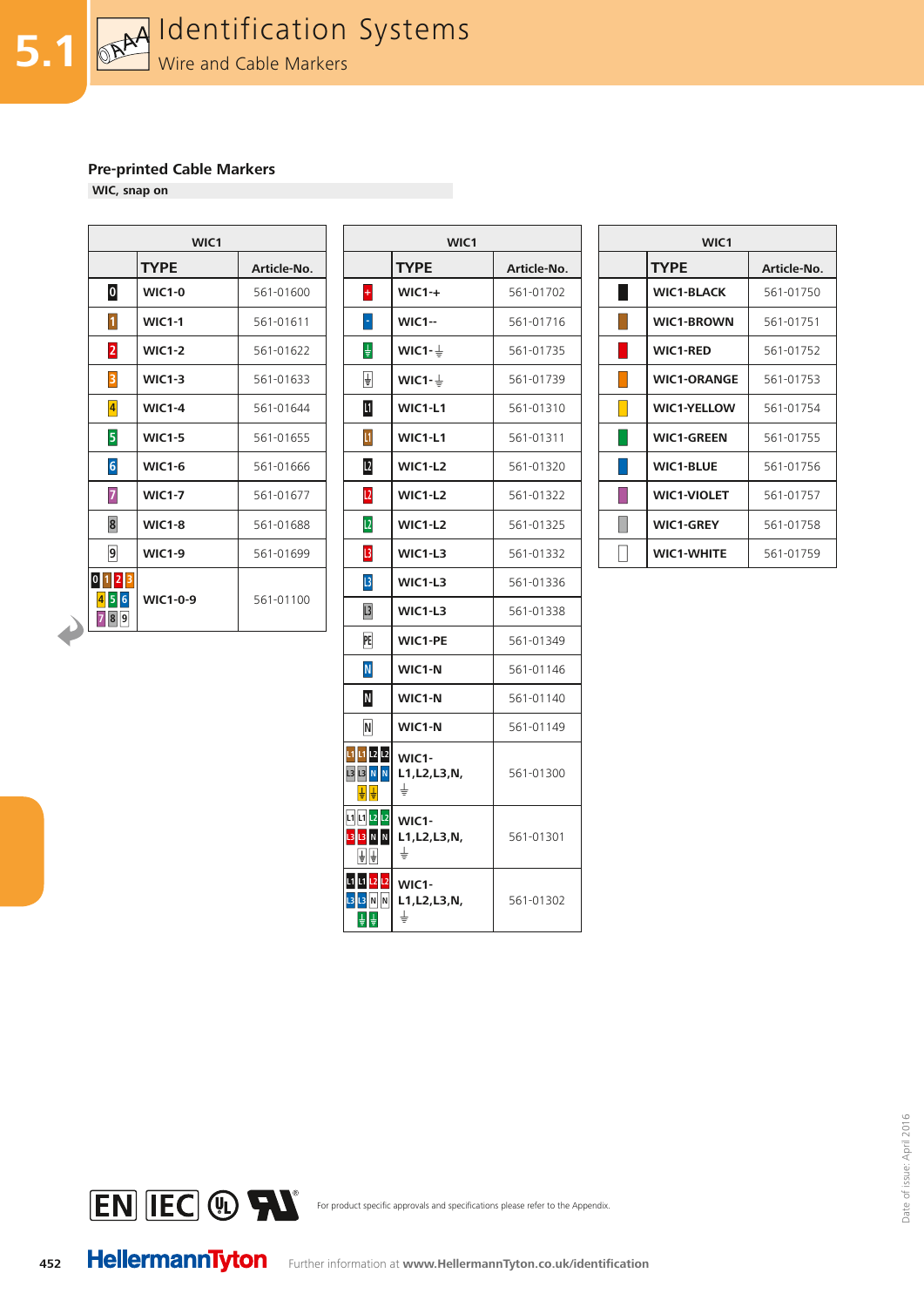$\Gamma$ 

**WIC, snap on**

Г

| <b>TYPE</b><br>Article-No.<br>A<br>WIC2-A<br>561-02014 |  |
|--------------------------------------------------------|--|
|                                                        |  |
|                                                        |  |
| $\vert$ B<br>WIC2-B<br>561-02024                       |  |
| $\overline{\mathsf{C}}$<br>WIC2-C<br>561-02034         |  |
| D<br>WIC2-D<br>561-02044                               |  |
| E<br>WIC2-E<br>561-02054                               |  |
| F<br>WIC2-F<br>561-02064                               |  |
| G<br>561-02074<br>WIC2-G                               |  |
| H<br>WIC2-H<br>561-02084                               |  |
| $\vert \vert$<br>WIC2-I<br>561-02094                   |  |
| $ \mathbf{J} $<br>WIC2-J<br>561-02104                  |  |
| $\vert K \vert$<br>WIC2-K<br>561-02114                 |  |
| L<br>WIC2-L<br>561-02124                               |  |
| WIC2-M<br>561-02134<br>M                               |  |
| $\overline{\mathsf{N}}$<br>WIC2-N<br>561-02144         |  |
| $\overline{\mathbf{o}}$<br><b>WIC2-0</b><br>561-02154  |  |
| $\overline{\mathsf{P}}$<br>WIC2-P<br>561-02164         |  |
| $ {\bf Q} $<br>561-02174<br>WIC2-Q                     |  |
| $\vert \mathsf{R} \vert$<br>WIC2-R<br>561-02184        |  |
| $\vert S \vert$<br>WIC2-S<br>561-02194                 |  |
| $\vert T \vert$<br>WIC2-T<br>561-02204                 |  |
| U<br>WIC2-U<br>561-02214                               |  |
| $\mathsf{V}$<br>WIC2-V<br>561-02224                    |  |
| $\boldsymbol{\mathsf{w}}$<br>WIC2-W<br>561-02234       |  |
| $\vert\mathsf{X}\vert$<br>561-02244<br>WIC2-X          |  |
| Y<br>WIC2-Y<br>561-02254                               |  |
| $\mathsf{z}$<br>WIC2-Z<br>561-02264                    |  |

| WIC <sub>2</sub> |             |                           | WIC <sub>2</sub>                                |             | WIC <sub>2</sub>        |                 |             |
|------------------|-------------|---------------------------|-------------------------------------------------|-------------|-------------------------|-----------------|-------------|
| <b>TYPE</b>      | Article-No. |                           | <b>TYPE</b>                                     | Article-No. |                         | <b>TYPE</b>     | Article-No. |
| WIC2-A           | 561-02014   | $\boxed{\mathbf{0}}$      | <b>WIC2-0</b>                                   | 561-02604   | $\boldsymbol{0}$        | <b>WIC2-0</b>   | 561-02600   |
| WIC2-B           | 561-02024   | $\vert$ 1                 | <b>WIC2-1</b>                                   | 561-02614   | $\vert$ 1               | <b>WIC2-1</b>   | 561-02611   |
| WIC2-C           | 561-02034   | 2                         | <b>WIC2-2</b>                                   | 561-02624   | $\overline{\mathbf{2}}$ | <b>WIC2-2</b>   | 561-02622   |
| WIC2-D           | 561-02044   | $\vert$ 3                 | <b>WIC2-3</b>                                   | 561-02634   | $\vert$ 3               | <b>WIC2-3</b>   | 561-02633   |
| WIC2-E           | 561-02054   | $\vert 4 \vert$           | <b>WIC2-4</b>                                   | 561-02644   | $\vert 4 \vert$         | <b>WIC2-4</b>   | 561-02644   |
| WIC2-F           | 561-02064   | $\vert$ 5                 | <b>WIC2-5</b>                                   | 561-02654   | 5                       | <b>WIC2-5</b>   | 561-02655   |
| WIC2-G           | 561-02074   | $\vert 6 \vert$           | <b>WIC2-6</b>                                   | 561-02664   | $6\overline{6}$         | <b>WIC2-6</b>   | 561-02666   |
| WIC2-H           | 561-02084   | 7                         | <b>WIC2-7</b>                                   | 561-02674   | 7                       | <b>WIC2-7</b>   | 561-02677   |
| WIC2-I           | 561-02094   | $\vert 8 \vert$           | <b>WIC2-8</b>                                   | 561-02684   | 8                       | <b>WIC2-8</b>   | 561-02688   |
| WIC2-J           | 561-02104   | $\boxed{9}$               | <b>WIC2-9</b>                                   | 561-02694   | $\overline{9}$          | <b>WIC2-9</b>   | 561-02699   |
| WIC2-K           | 561-02114   | $\boxed{0}$   $\boxed{9}$ | <b>WIC2-0-9</b>                                 | 561-02101   | $0$ 1 2 3               |                 |             |
| WIC2-L           | 561-02124   | $\left  + \right $        | $WIC2-+$                                        | 561-02704   | 456<br>789              | <b>WIC2-0-9</b> | 561-02100   |
| WIC2-M           | 561-02134   | H                         | <b>WIC2--</b>                                   | 561-02714   |                         |                 |             |
| WIC2-N           | 561-02144   | $\vert I \vert$           | <b>WIC2-/</b>                                   | 561-02724   |                         |                 |             |
| WIC2-O           | 561-02154   | 냏                         | WIC2- $\frac{1}{2}$                             | 561-02734   |                         |                 |             |
| WIC2-P           | 561-02164   | $\vert \cdot \vert$       | <b>WIC2-.</b>                                   | 561-02744   |                         |                 |             |
| WIC2-Q           | 561-02174   | 4                         | WIC2- $\sqrt{2}$                                | 561-02764   |                         |                 |             |
| WIC2-R           | 561-02184   | L1                        | WIC2-L1                                         | 561-02314   |                         |                 |             |
| WIC2-S           | 561-02194   | L2                        | WIC2-L2                                         | 561-02324   |                         |                 |             |
| WIC2-T           | 561-02204   | $  \cdot  $               | WIC2-L3                                         | 561-02334   |                         |                 |             |
| WIC2-U           | 561-02214   | PE                        | <b>WIC2-PE</b>                                  | 561-02344   |                         |                 |             |
| WIC2-V           | 561-02224   | $\sim$                    | <b>WIC2-AC</b>                                  | 561-02000   |                         |                 |             |
| WIC2-W           | 561-02234   | ╘                         | WIC2-DC                                         | 561-02001   |                         |                 |             |
| WIC2-X           | 561-02244   | A E L N                   | WIC2-                                           |             |                         |                 |             |
| WIC2-Y           | 561-02254   | $R$ $S$ $T$               | A, E, L, N, R,<br>$S, T, +, \cdot, \frac{1}{2}$ | 561-02994   |                         |                 |             |
| WIC2-Z           | 561-02264   | <u>.  /  = 블</u>          |                                                 | 561-02004   |                         |                 |             |
|                  |             | $+ - \sim$                | WIC2-SIGN                                       |             |                         |                 |             |
|                  |             | L1 L1 L2 L2<br>발달         | WIC <sub>2</sub> -<br>L1, L2, L3, N,<br>≑       | 561-02303   |                         |                 |             |

| WIC <sub>2</sub>        |               |             |  |  |
|-------------------------|---------------|-------------|--|--|
|                         | <b>TYPE</b>   | Article-No. |  |  |
| $\overline{\mathbf{0}}$ | <b>WIC2-0</b> | 561-02600   |  |  |
| $\mathbf{1}$            | <b>WIC2-1</b> | 561-02611   |  |  |
| $\overline{2}$          | <b>WIC2-2</b> | 561-02622   |  |  |
| 3                       | $WIC2-3$      | 561-02633   |  |  |
| $\vert 4 \vert$         | <b>WIC2-4</b> | 561-02644   |  |  |
| 5                       | <b>WIC2-5</b> | 561-02655   |  |  |
| $6\phantom{a}$          | <b>WIC2-6</b> | 561-02666   |  |  |
| $\overline{7}$          | <b>WIC2-7</b> | 561-02677   |  |  |
| 8                       | <b>WIC2-8</b> | 561-02688   |  |  |
| $\overline{9}$          | <b>WIC2-9</b> | 561-02699   |  |  |
| 0                       | WIC2-0-9      | 561-02100   |  |  |

**5.1**



For product specific approvals and specifications please refer to the Appendix.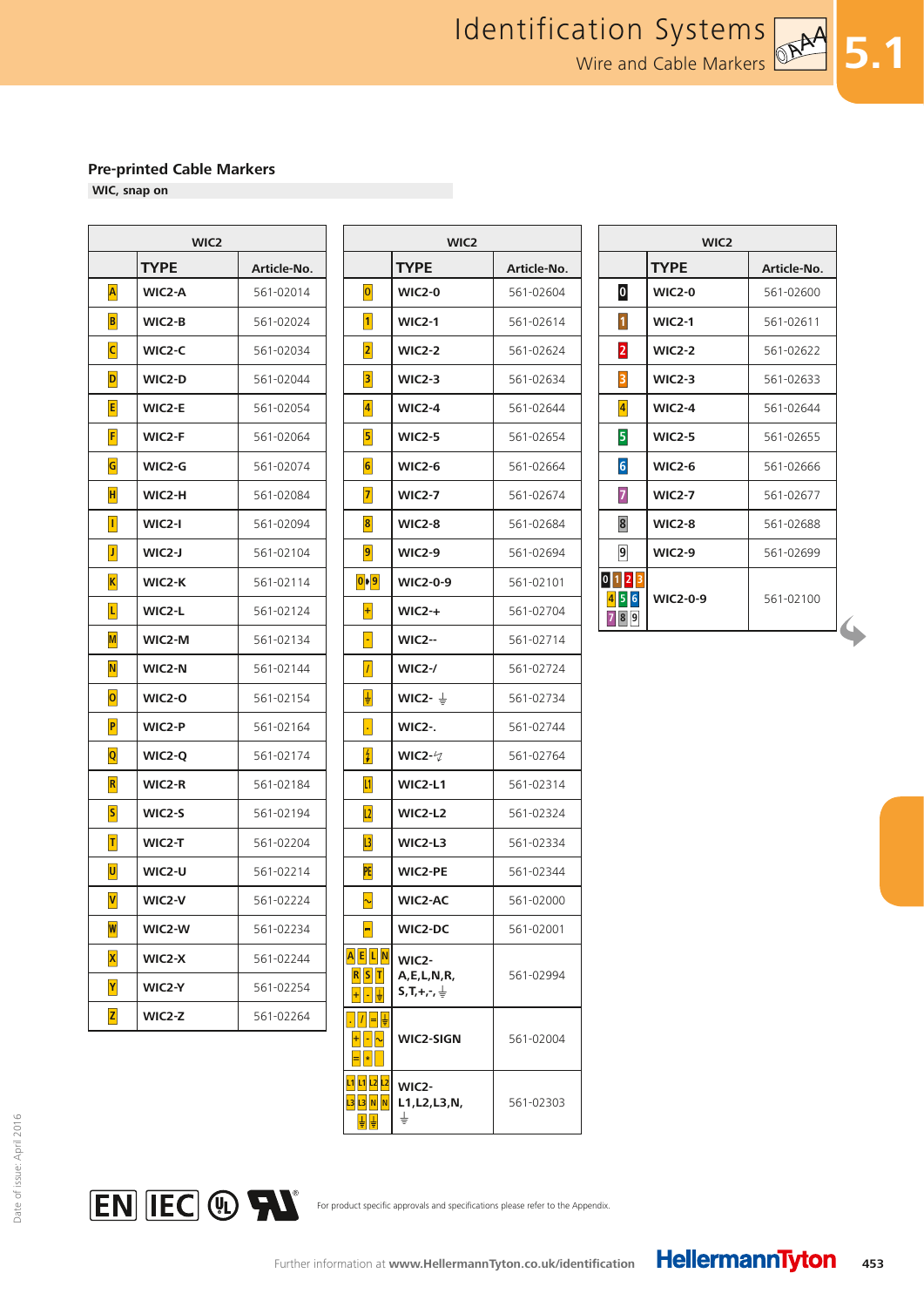

**WIC, snap on**

| WIC2                                        |                              |             |  |  |
|---------------------------------------------|------------------------------|-------------|--|--|
|                                             | <b>TYPE</b>                  | Article-No. |  |  |
| $\ddot{\phantom{1}}$                        | $WIC2-+$                     | 561-02702   |  |  |
| F                                           | <b>WIC2--</b>                | 561-02716   |  |  |
| ŧ                                           | WIC2- $\frac{1}{2}$          | 561-02735   |  |  |
| $\overline{\dagger}$                        | WIC2- $\frac{1}{2}$          | 561-02739   |  |  |
| Ш                                           | $WIC2-L1$                    | 561-02310   |  |  |
| $\mathbf{I}$                                | <b>WIC2-L1</b>               | 561-02311   |  |  |
| L <sub>2</sub>                              | WIC2-L2                      | 561-02320   |  |  |
| L <sub>2</sub>                              | <b>WIC2-L2</b>               | 561-02322   |  |  |
| L <sub>2</sub>                              | <b>WIC2-L2</b>               | 561-02325   |  |  |
| $\mathsf{L}3$                               | WIC2-L3                      | 561-02332   |  |  |
| $\overline{L}$                              | WIC2-L3                      | 561-02336   |  |  |
| L <sub>3</sub>                              | WIC2-L3                      | 561-02338   |  |  |
| PE                                          | <b>WIC2-PE</b>               | 561-02349   |  |  |
| ${\bf N}$                                   | WIC2-N                       | 561-02146   |  |  |
| N                                           | WIC2-N                       | 561-02140   |  |  |
| N                                           | WIC2-N                       | 561-02149   |  |  |
| L1 L1 L2 L2<br><b>L3 L3 N N</b>             | WIC2-<br>L1, L2, L3, N,<br>∔ | 561-02300   |  |  |
| L1 L1 L2 L2<br>Ŀз<br><b>N</b><br>N<br>취1    | WIC2-<br>L1, L2, L3, N,<br>╧ | 561-02301   |  |  |
| L1 L1 <mark>L2</mark> L2<br>L3<br>N<br>13 N | WIC2-<br>L1, L2, L3, N,<br>╧ | 561-02302   |  |  |

| WIC <sub>2</sub>    |             |  | WIC <sub>2</sub>   |             |
|---------------------|-------------|--|--------------------|-------------|
| <b>TYPE</b>         | Article-No. |  | <b>TYPE</b>        | Article-No. |
| $WIC2-+$            | 561-02702   |  | <b>WIC2-BLACK</b>  | 561-02750   |
| $WIC2 -$            | 561-02716   |  | <b>WIC2-BROWN</b>  | 561-02751   |
| WIC2- $\frac{1}{2}$ | 561-02735   |  | <b>WIC2-RED</b>    | 561-02752   |
| WIC2- $\frac{1}{2}$ | 561-02739   |  | <b>WIC2-ORANGE</b> | 561-02753   |
| WIC2-L1             | 561-02310   |  | <b>WIC2-YELLOW</b> | 561-02754   |
| WIC2-L1             | 561-02311   |  | <b>WIC2-GREEN</b>  | 561-02755   |
| <b>WIC2-L2</b>      | 561-02320   |  | <b>WIC2-BLUE</b>   | 561-02756   |
| <b>WIC2-L2</b>      | 561-02322   |  | <b>WIC2-VIOLET</b> | 561-02757   |
| $WIC2-L2$           | 561-02325   |  | <b>WIC2-GREY</b>   | 561-02758   |
| $WIC2-L3$           | 561-02332   |  | <b>WIC2-WHITE</b>  | 561-02759   |





For product specific approvals and specifications please refer to the Appendix.

**454**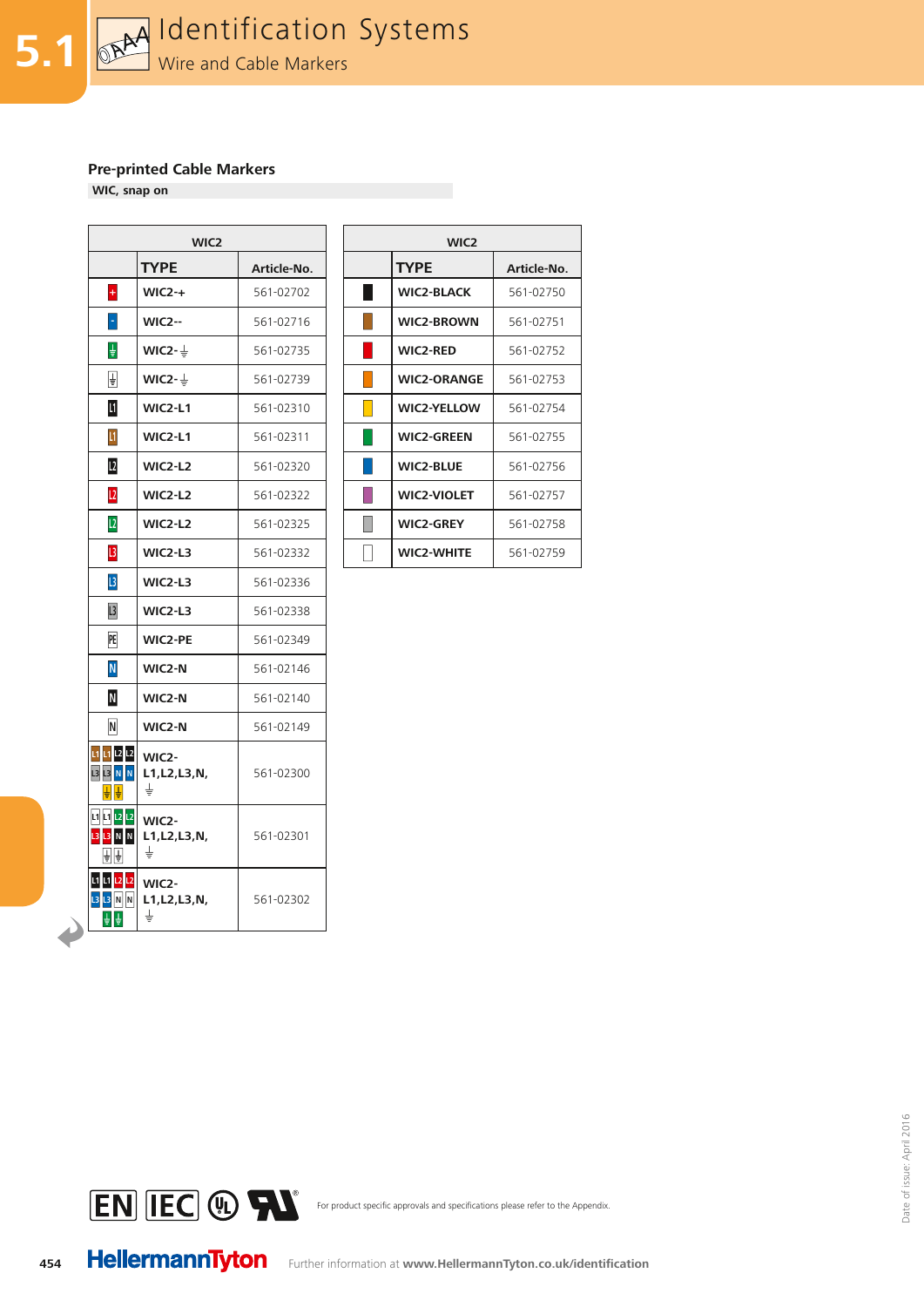$\Gamma$ 

**WIC, snap on**

Г

|                           | WIC3        |             |  |  |
|---------------------------|-------------|-------------|--|--|
|                           | <b>TYPE</b> | Article-No. |  |  |
| A                         | WIC3-A      | 561-03014   |  |  |
| $\vert$ B                 | WIC3-B      | 561-03024   |  |  |
| $\overline{\mathsf{C}}$   | WIC3-C      | 561-03034   |  |  |
| D                         | WIC3-D      | 561-03044   |  |  |
| E                         | WIC3-E      | 561-03054   |  |  |
| F                         | WIC3-F      | 561-03064   |  |  |
| G                         | WIC3-G      | 561-03074   |  |  |
| H                         | WIC3-H      | 561-03084   |  |  |
| $\vert \vert$             | WIC3-I      | 561-03094   |  |  |
| $ \mathbf{J} $            | WIC3-J      | 561-03104   |  |  |
| $ {\bf K} $               | WIC3-K      | 561-03114   |  |  |
| L                         | WIC3-L      | 561-03124   |  |  |
| M                         | WIC3-M      | 561-03134   |  |  |
| $\mathbf N$               | WIC3-N      | 561-03144   |  |  |
| 0                         | WIC3-O      | 561-03154   |  |  |
| $\overline{\mathsf{P}}$   | WIC3-P      | 561-03164   |  |  |
| $ {\bf Q} $               | WIC3-Q      | 561-03174   |  |  |
| $\vert \mathsf{R} \vert$  | WIC3-R      | 561-03184   |  |  |
| $ \mathsf{S} $            | WIC3-S      | 561-03194   |  |  |
| $\vert T \vert$           | WIC3-T      | 561-03204   |  |  |
| U                         | WIC3-U      | 561-03214   |  |  |
| $\mathsf{V}$              | WIC3-V      | 561-03224   |  |  |
| $\boldsymbol{\mathsf{w}}$ | WIC3-W      | 561-03234   |  |  |
| $\vert\mathsf{X}\vert$    | WIC3-X      | 561-03244   |  |  |
| Y                         | WIC3-Y      | 561-03254   |  |  |
| $\mathsf{z}$              | WIC3-Z      | 561-03264   |  |  |

|        | WIC3        |                                       | WIC3                                           |             |                         | WIC3            |             |  |  |
|--------|-------------|---------------------------------------|------------------------------------------------|-------------|-------------------------|-----------------|-------------|--|--|
| TYPE   | Article-No. |                                       | <b>TYPE</b>                                    | Article-No. |                         | <b>TYPE</b>     | Article-No. |  |  |
| WIC3-A | 561-03014   | $\boxed{\mathbf{0}}$                  | <b>WIC3-0</b>                                  | 561-03604   | $\boldsymbol{0}$        | <b>WIC3-0</b>   | 561-03600   |  |  |
| WIC3-B | 561-03024   | $\vert$ 1                             | <b>WIC3-1</b>                                  | 561-03614   | $\vert$ 1               | <b>WIC3-1</b>   | 561-03611   |  |  |
| WIC3-C | 561-03034   | 2                                     | <b>WIC3-2</b>                                  | 561-03624   | $\overline{\mathbf{2}}$ | <b>WIC3-2</b>   | 561-03622   |  |  |
| WIC3-D | 561-03044   | $\vert$ 3                             | <b>WIC3-3</b>                                  | 561-03634   | $\overline{\mathbf{3}}$ | <b>WIC3-3</b>   | 561-03633   |  |  |
| WIC3-E | 561-03054   | $\vert 4 \vert$                       | <b>WIC3-4</b>                                  | 561-03644   | $\vert 4 \vert$         | <b>WIC3-4</b>   | 561-03644   |  |  |
| WIC3-F | 561-03064   | $\vert$ 5                             | <b>WIC3-5</b>                                  | 561-03654   | 5                       | <b>WIC3-5</b>   | 561-03655   |  |  |
| WIC3-G | 561-03074   | $\vert 6 \vert$                       | <b>WIC3-6</b>                                  | 561-03664   | $6\overline{6}$         | <b>WIC3-6</b>   | 561-03666   |  |  |
| WIC3-H | 561-03084   | 7                                     | <b>WIC3-7</b>                                  | 561-03674   | $\overline{z}$          | <b>WIC3-7</b>   | 561-03677   |  |  |
| WIC3-I | 561-03094   | $\vert 8 \vert$                       | <b>WIC3-8</b>                                  | 561-03684   | 8                       | <b>WIC3-8</b>   | 561-03688   |  |  |
| WIC3-J | 561-03104   | 9                                     | <b>WIC3-9</b>                                  | 561-03694   | $\overline{9}$          | <b>WIC3-9</b>   | 561-03699   |  |  |
| WIC3-K | 561-03114   | $\boxed{0}$   $\boxed{9}$             | <b>WIC3-0-9</b>                                | 561-03101   | $0$ 1 2 3               |                 |             |  |  |
| WIC3-L | 561-03124   | $\left  + \right $                    | $WIC3-+$                                       | 561-03704   | 456<br>789              | <b>WIC3-0-9</b> | 561-03100   |  |  |
| WIC3-M | 561-03134   | H                                     | <b>WIC3--</b>                                  | 561-03714   |                         |                 |             |  |  |
| WIC3-N | 561-03144   | $\vert I \vert$                       | $WIC3-$ /                                      | 561-03724   |                         |                 |             |  |  |
| WIC3-O | 561-03154   | 냏                                     | WIC3- $\frac{1}{2}$                            | 561-03734   |                         |                 |             |  |  |
| WIC3-P | 561-03164   | $\vert \cdot \vert$                   | <b>WIC3-.</b>                                  | 561-03744   |                         |                 |             |  |  |
| WIC3-Q | 561-03174   | 4                                     | WIC3- $\varphi$                                | 561-03764   |                         |                 |             |  |  |
| WIC3-R | 561-03184   | L1                                    | WIC3-L1                                        | 561-03314   |                         |                 |             |  |  |
| WIC3-S | 561-03194   | L2                                    | WIC3-L2                                        | 561-03324   |                         |                 |             |  |  |
| WIC3-T | 561-03204   | $  \cdot  $                           | WIC3-L3                                        | 561-03334   |                         |                 |             |  |  |
| WIC3-U | 561-03214   | PE                                    | <b>WIC3-PE</b>                                 | 561-03344   |                         |                 |             |  |  |
| WIC3-V | 561-03224   | $\sim$                                | WIC3-AC                                        | 561-03000   |                         |                 |             |  |  |
| WIC3-W | 561-03234   | ╘                                     | <b>WIC3-DC</b>                                 | 561-03001   |                         |                 |             |  |  |
| WIC3-X | 561-03244   | A E L N                               | WIC3-                                          |             |                         |                 |             |  |  |
| WIC3-Y | 561-03254   | $R$ $S$ $T$                           | A, E, L, N,<br>$R, S, T, +, -$ , $\frac{1}{2}$ | 561-03994   |                         |                 |             |  |  |
| WIC3-Z | 561-03264   | <u>.   /   =   す</u>                  |                                                |             |                         |                 |             |  |  |
|        |             | $+ - \sim$<br>$=$ $ * $               | WIC3-SIGN                                      | 561-03004   |                         |                 |             |  |  |
|        |             | L1 L1 L2 L2<br><b>L3 I3 N N</b><br>불붙 | WIC3-<br>L1, L2, L3, N,<br>≑                   | 561-03303   |                         |                 |             |  |  |

| WIC3            |               |             |  |  |
|-----------------|---------------|-------------|--|--|
|                 | <b>TYPE</b>   | Article-No. |  |  |
| $\mathbf 0$     | <b>WIC3-0</b> | 561-03600   |  |  |
| $\vert$ 1       | <b>WIC3-1</b> | 561-03611   |  |  |
| $\overline{2}$  | <b>WIC3-2</b> | 561-03622   |  |  |
| 3               | $WIC3-3$      | 561-03633   |  |  |
| $\vert 4 \vert$ | $WIC3-4$      | 561-03644   |  |  |
| 5               | <b>WIC3-5</b> | 561-03655   |  |  |
| $6\overline{6}$ | <b>WIC3-6</b> | 561-03666   |  |  |
| $\overline{7}$  | <b>WIC3-7</b> | 561-03677   |  |  |
| 8               | <b>WIC3-8</b> | 561-03688   |  |  |
| $\overline{9}$  | <b>WIC3-9</b> | 561-03699   |  |  |
| $\bf{0}$<br>21  | WIC3-0-9      | 561-03100   |  |  |

**5.1**



For product specific approvals and specifications please refer to the Appendix.

**455**